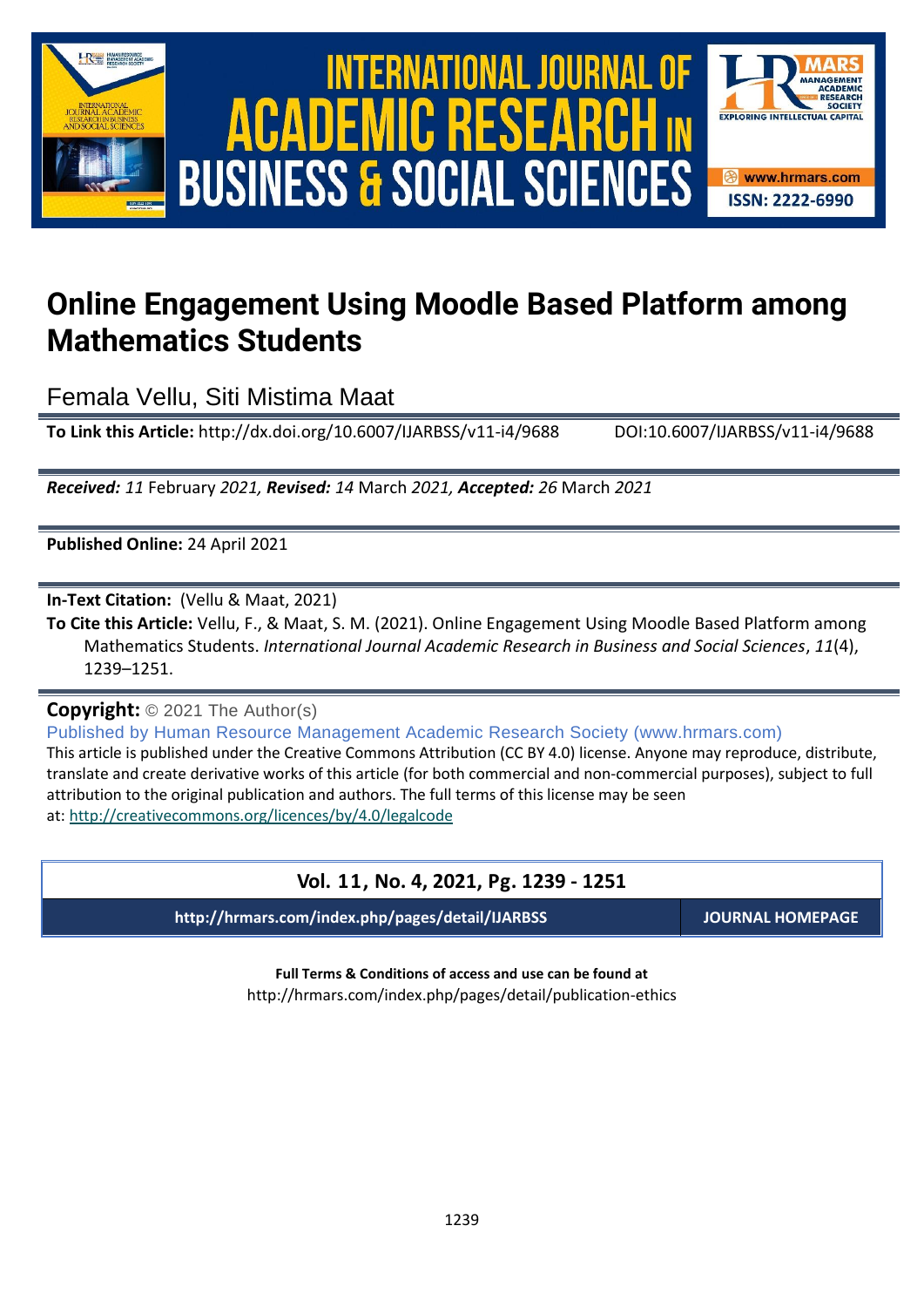

# **Online Engagement Using Moodle Based Platform among Mathematics Students**

Femala Vellu, Siti Mistima Maat

Faculty of Education, University Kebangsaan Malaysia, Malaysia Email: p101211@siswa.ukm.edu.my, sitimistima@ukm.edu.my

### **Abstract**

The uses of technology make education more sophisticated especially higher education. Learning Management Systems (LMS) is a web-based technology to implement online teaching and learning easily. However, students' online engagement level in LMS still under question as it difficult to measure properly. This study was conducted to investigate students' engagement level in Moodle based platform (MBP) based on number of task posted and number of task viewed by students in MBP and the effects on students' learning outcome. The participants of the study were 33 undergraduate students who enrolled to an online 'The Psychology of teaching and learning in Mathematics Education' course. The descriptive statistic in this study reveals that students' engagement level is high for number of views in MBP compared to number of posts. While chi square test of independence results that number of views related with students' exam score. Then, the correlation analyzed using Spearman correlation coefficient shows there is positive correlation between number of views and students' exam score compare to number of posts by students on MBP. Thus, these findings may have implications for educator in higher education to manage multiple activities in MBP to improve students' learning particularly in mathematics.

**Keywords:** LMS Activities, Students' Engagement, Online Teaching and Learning, Higher Education

# **Introduction**

In current informative society, digital and emerging technologies transformed the way teaching and learning conducted. The traditional teaching and learning via face to face method replaced with e-learning in many terms such as blended learning, distance learning, virtual learning and so on. Aldiab et al (2017) stated that e-learning is an instruction delivered on a digital device such as desktop computer, laptop computer, tablet or smart phone that intended to support learning. This clarifies that learning occurred with help of any electronic stuff can consider as an e-learning. In higher education, distance education was recognized as a tool to make accessible to the unreached and to allow a large portion of population to participate in education (Arthur-Nyarko, Agyei & Armah, 2020). In distance learning, Learning Management Systems (LMS) used as a popular electronic medium to conduct online teaching and learning in higher education. LMS are web-based applications that used as an intermediary technology between teacher and learner to deliver e-learning (Safsouf et al.,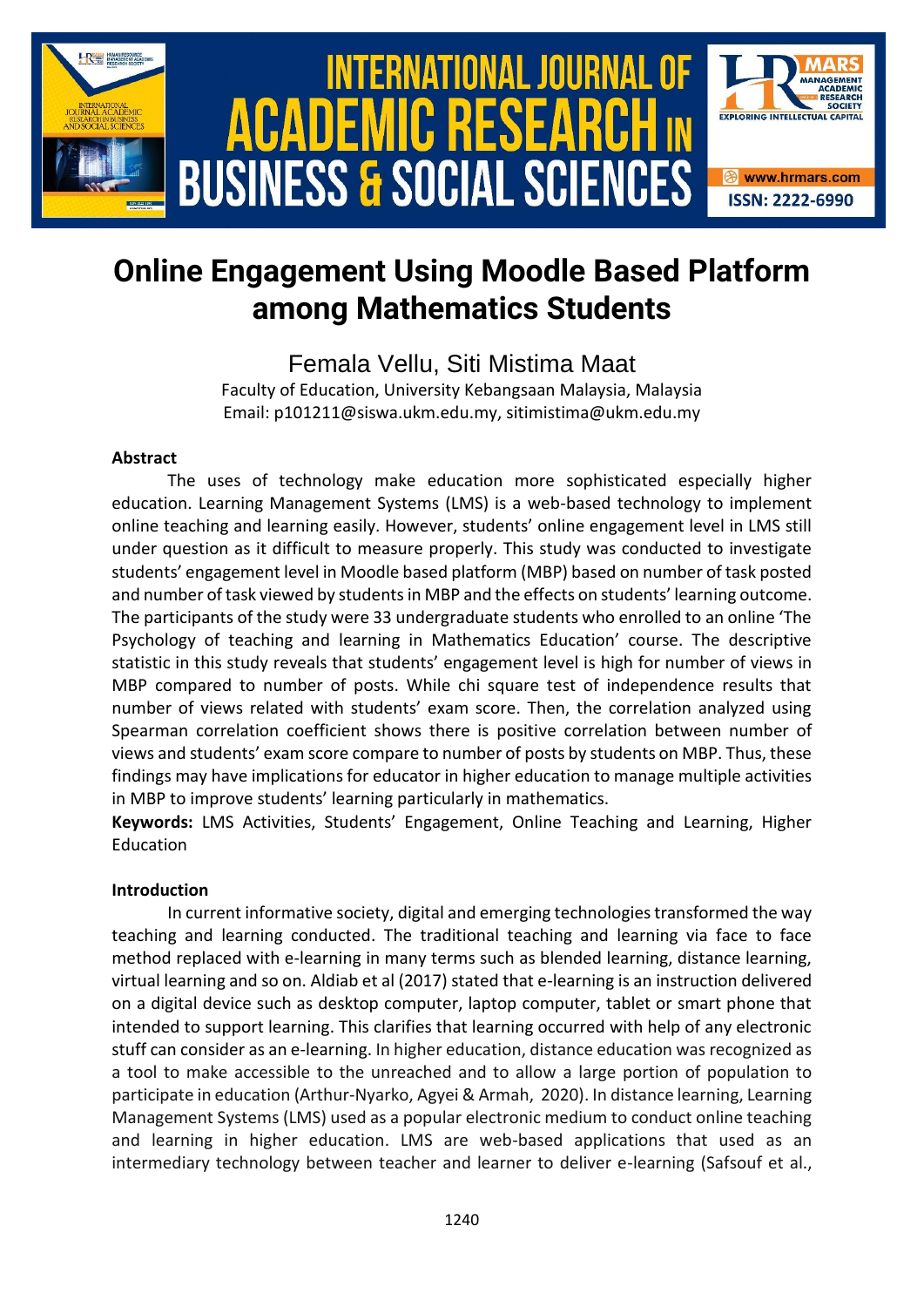**Vol. 1 1 , No. 4, 2021, E-ISSN: 2222-6990 © 2021 HRMARS**

2010). Habeeb (2019) stated LMS is an easy way to learning participated by different levels students. While Bassam and Alshorman (2018) spotted some characteristic of LMS from previous studies. Firstly, it is easy access. Users of LMS can communicate with contain easily by connecting with internet at any time or any place. Secondly, in LMS educator can give feedback on the course, students, test, dates, results and everything that related with students' learning. Thirdly, allow multiple options for educators and students to communicate such announcements, e-mail, virtual classes and etc. Thus, LMS consider as a medium which can improve and facilitate communication. The fourth characteristic is educator able to follow-up students' uses of software and delivery of assignments and assigned activities in that platform. Fifth, students can develop their skills as learning such time management. Lastly, it takes account among different types of students. LMS provide content in several types such as audio, video, animation, images, games and others which work well for various intelligence participants.

Although online learning using LMS carries a lot of advantages, it still encountered some limitations. Vershitskaya et al (2020) outlined three types of obstacles found in university management developing countries while using e-learning. Firstly, the personal problems which related to personal characteristics, character and behavioral habits. Secondly, the relationship inhibitors which consist of internal variables that related with attitudes and opinions of consumers towards e-learning functions. Third type is contextual inhibitors which refer to external factors such as lacking of ICT skills and organization's support to use e-learning technologies.

While Muhtia, Suparno and Sumardi (2018) pointed the limitation of LMS such as tendency of students to get distracted, the limited account that can be opened on one computer at the same time, and low moderation of student comments and discussions. Other than that, these limitations also might cause due to the difficult task given by educators in LMS. To promote students' engagement, the behaviorist approach proposes to break down the certain skills into sub-objective associated with reinforcement which able to assimilated and mastered by students (Ouadoud et al., 2018).

Beyond the all challenges that might occur in LMS, there is an aspiration of every educators to motivate distance learners, promote learning, and improve learners' engagement, thus maximized learners' learning outcomes in terms of good grades (Cortez, 2020). Moodle Based Platform (MBP) is a medium that functions similar as LMS to carry out e-learning among university students. So, current study aimed to point out how long students engaged on LMS and its influences on students' outcome using selected MBP

#### **Online Engagement**

Student's engagement catch-all term most commonly used to describe a compendium of behaviors that involved students learning in terms of time, energy, and resources, students devote to activities designed to enhance learning at university (Redmond et al., 2018). Everett (2015) defined online engagement in context of behavior as multidimensional, interrelated, observable behavior, internal cognition and emotion. Although behavior is observable in online engagement, the cognition process of students still unpredictable. Fatawi et al. (2020) defined students' engagement in detail as it consists of three construct named behavioral, emotional and cognitive. Behavioral engagement refer to students' attention and effort being directly participated in learning process, asking question in public and spending time to accessing learning objects. While cognitive engagement covered focus, elaboration, explanation, self-regulated interest and psychological investment in learning. On the other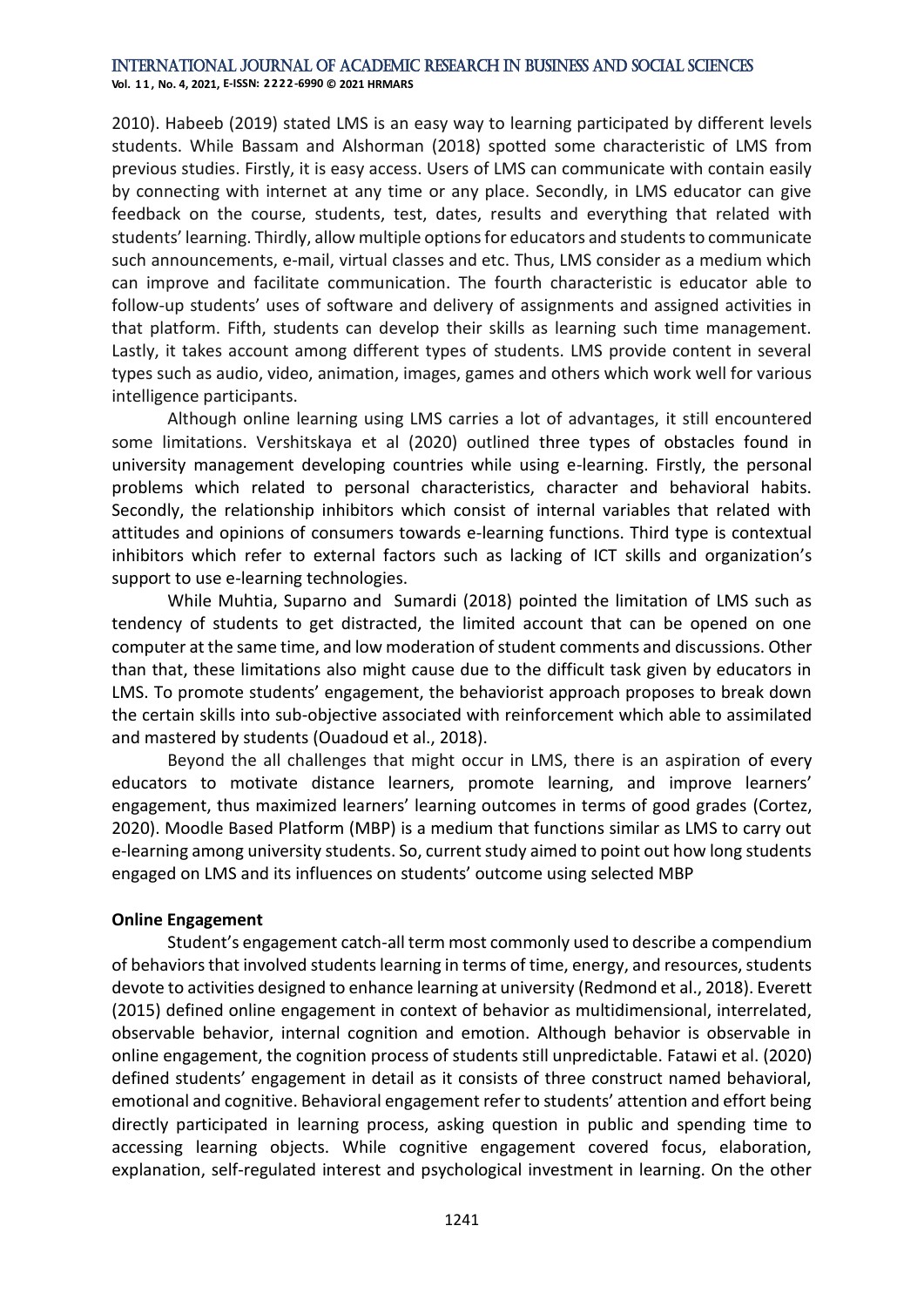**Vol. 1 1 , No. 4, 2021, E-ISSN: 2222-6990 © 2021 HRMARS**

hand, emotional engagement represents students' emotions such as anxiety, boredom, happiness, interest and passion. Students' engagement is refer to students' involvement in learning by performing interaction with educator, peers and content. Bolliger and Halupa (2018) stated in the article that simply reading post, emails and content not enough to consider as engagement. On the other hand, Deschaine and Whale (2017) said usually definition of students' engagement only focused on three element as mentioned affective, behavioral and cognitive. So, they pointed out the guideline to define students' engagement based on seven components from past studies. The first component is relevant. Here, students' engagement known as their understanding about topic and materials relevant to the academic program and future applications. Second is participatory. Apart from just present information, students have to actively involve in conversation and discussion related learning and interact with content and educator. Third is collaborative. As students work together to solve problem, practice and new skills and create product, they demonstrate their engagement in learning. Next component is challenging. Students usually engaged with activity when working to achieve reasonable and challenging goals. Fifth is students should receive specific feedback not only about what is correct and incorrect but the explanation including why it's correct or incorrect and also future suggestion. The sixth component of students' engagement is a friendly climate as learning occurs. Students comfort level and safe classroom where questions and input are encouraged improve students' engagement. Lastly, opportunity for students' connect with each other and instructors in learning community also known as a guideline for students' engagement.

The guideline widening the view about students' engagement and we can conclude that students' engagement effected by many implicit factors during learning occurred. Dumford and Miller (2018) said students' engagement can be effected by interaction with peers through collaborative learning and discussions, student-faculty interactions and effective teaching practices utilized by faculty. Although, numerous studies conducted based on students' engagement, there no works to represent the action taken based on the measured students engagement level due to difficulty to measure and what metrics to use (Moubayed et al., 2020). So, this study measured students' engagement level in MBP by analyzing number of task posed and viewed by students in MBP throughout the semester in one specific subject.

#### **Problem Statements**

The existence of new technologies take over the traditional teaching with new electronic teaching and learning (TL). Online TL challenges the teachers' competency to provide knowledge as well as learners' ability to gain the knowledge. But the question is does the online learning platform enhances students' learning outcome? Study about LMS shows that student who used LMS almost twice as much as others scored well in exam. Therefore, LMS have positive correlation with students' achievement (Akay & Koral Gumusoglu, 2020). While Chen, Lee and Garrido (2018) said researcher fail to correlate learning behavior and learning outcome due to the lack of learning outcome assessment.

LMS limited the evaluation on thinking and learning as the thinking style of the students not fully presented on online platform but it mostly measured the activity by selfassessment of the participants and analysis of log files (Lerche & Kiel, 2018). Pham and Tran (2020) encouraged the student to use e-learning system during learning program to increase the educational result because this study found that the more time of using e-learning system the better the learning outcome of students. This became the core factor that learning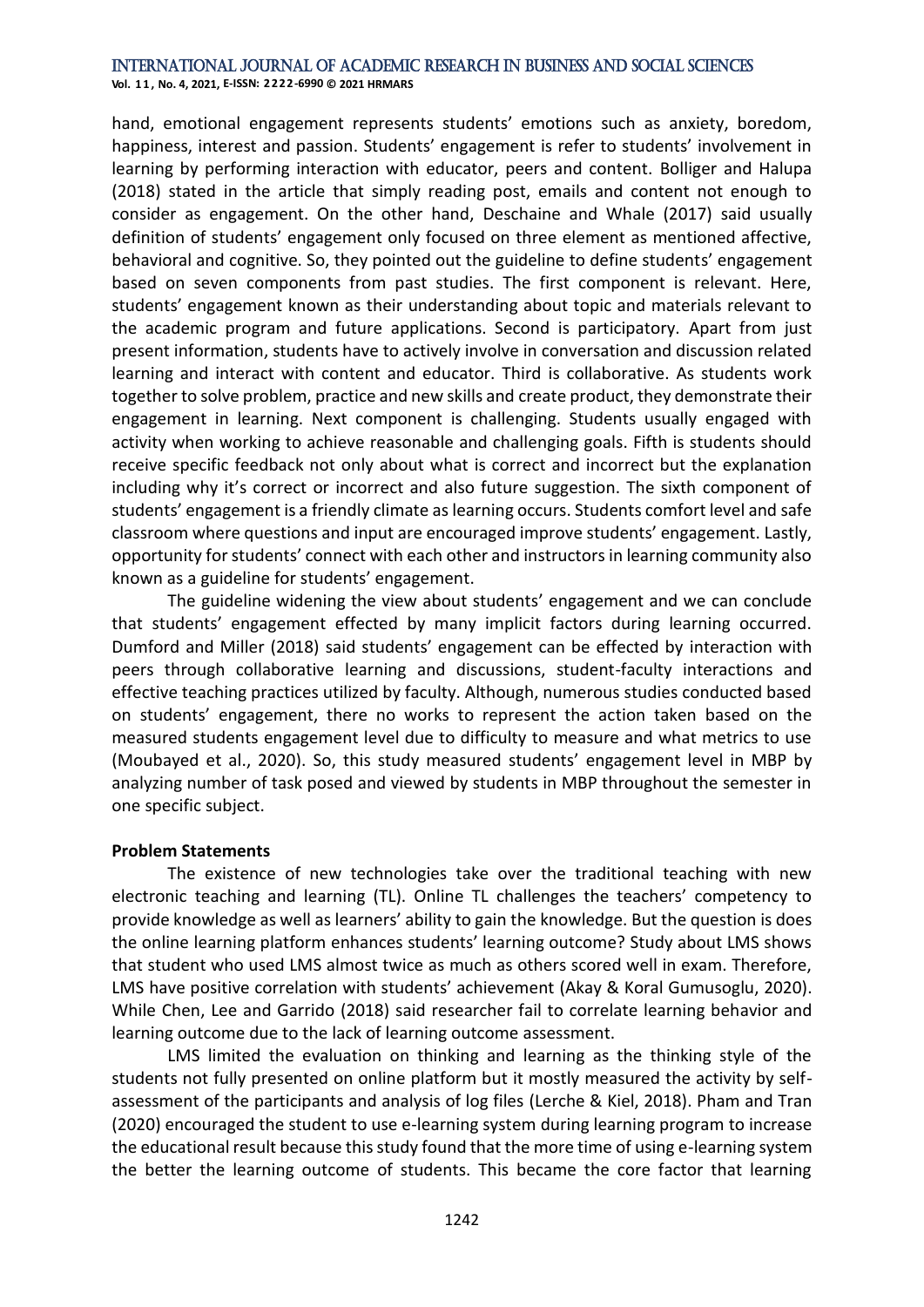**Vol. 1 1 , No. 4, 2021, E-ISSN: 2222-6990 © 2021 HRMARS**

outcome of students is actually based on students' engagement in online learning. Students engagement have positive effects on grade and persistence of students significantly (Kokoc, 2019) as like many researcher proved that high engagement level resulted in high achievement of students in exam. However, there is no works that show the action taken based on the measured engagement level as it has been difficult to properly measure students engagement and what metrics to use (Moubayed et al., 2020).

While Everett (2015) said multiple communication channel may be related to higher engagement and that students to students and instructor students communication are strongly correlated with higher students engagement with the course. MacKenzie (2019) said well-designed online courses promotes the individual practice by multiple type of interaction and serve function of students as tutor through the interaction as (1) students interact with the content and idea presented in the course material such as text, (2) students interact with instructors through feedback on assignments and discussion form and (3) students interact with students through discussion debate, discussion and collaboration on task. Based on this statement, current research interest to study about students' interaction with content in online learning to analyze students' engagement level and how does students content interaction related with students outcome. In this study, students' interaction with content is studied based on number of task posted and number of task viewed by students in MBP. This study is guided by the following research questions:

- 1) What is the level of students' engagement in Moodle based platform based on number of posted and viewed task in Moodle based platform?
- 2) Is the students' number of posts and number of views in Moodle based platform related with students' learning outcome?
- 3) What is the relationship between number of posted and viewed task by students in Moodle based platform and students' achievement?

# **Objectives**

The objectives of the study are:

- 1) To identify the level of student's engagement in Moodle based platform based on number of posted and viewed task in Moodle based platform.
- 2) To identify the relation between student's activities in Moodle based platform and students' learning outcome.
- 3) To determine the correlation between student's activities in Moodle based platform and students' learning outcome.

# **Methodology**

# **Sample**

The participants of the study were the 33 postgraduate students selected via purposive sampling. All participants enrolled on one of the compulsory course known as Psychology of teaching and learning in Mathematics Education. The majority of study's participants were 24 female and 9 male who completed and passed a prerequisites course of Psychology of teaching and learning in Mathematics Education last semester. The students participated in the course via MBP which designed by particular university to interact with content, educators and peers. This MBP is the official platform for this specific university to carry out continuous Teaching and Learning activities and online exams. This MBP using a learning method that involves students' active participation or involvement where students can do multiple activities such interact with educators, view peers' work, assignment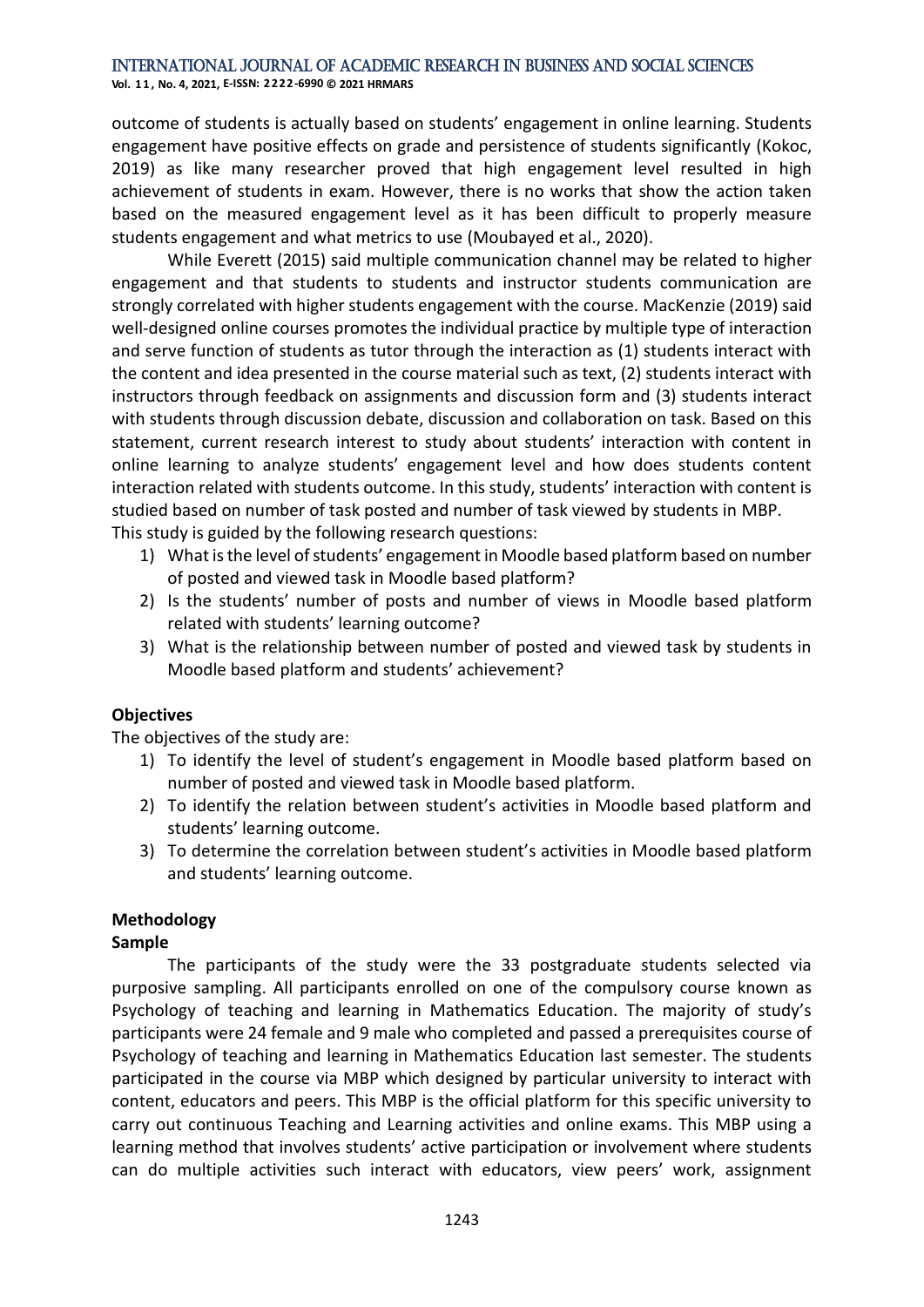**Vol. 1 1 , No. 4, 2021, E-ISSN: 2222-6990 © 2021 HRMARS**

submissions and so on. The students login into MBP using specific matric number given by university via laptops, desktop computers, smartphones and tablets.

#### **Procedures**

The Psychology of teaching and learning in Mathematics Education covered theory and model of teaching and learning in Mathematics education. The course had been offered by the university as one of the mandatory subject in Mathematics department. This course offered once in two semesters for students and common for all students across content, educator, structure and activities. This course conducted by educator in MBP for three hours in a week for 14 weeks. Each session, students learn on a particular topic related to course objective as planned by tutor according to the weeks. During the learning, tutor provided notes, videos and evaluation activities such as quizzes and assignments to students related with the weekly topic in MBP. The materials and assignments provided by tutors were organized according to the weekly topics and were available on MBP until the end of the semester.

Additionally, few forums were created based on the course in MBP for students to share, discuss and communicate with peers and educator as well. The final exam for this course also given to students via MBP in the form of multiple-choice and open ended questions. The exam evaluated by educators. The marks from forum, assignments, presentations and final exams consider as a students' outcome of this course.

#### **Data Collection and Analysis**

Data for quantitative study were collected via MBP based on students' activities and students' exam score from educator. The data were analyzed using descriptive and inferential statistics via SPSS 22. Descriptive statistics were used to examine participant's engagement based on students' activities. Whereas, inferential statistics were used examined whether the students' activities in MBP related with students' achievement or not and their relationship. The inferential statistics in this study performed after explored the assumption of the statistical test. The assumption of normality has been violated where the data for this study does not distribute normally. So as an alternative method, this study preferred non parametric test which is chi-square test of independence and spearman correlation to do the analysis.

#### **Students' Activity On MBP**

The data for each student was collected from MBP records. The MBP listed many variables and only two variables selected related with students' interaction on content. First variable selected is number of message or posts by students for forum. The second one is number of views by students. Number of view reflects the number of videos, uploaded notes and forum viewed by students on MBP.

# **Students' Academic Performance**

The students' performance obtained based on their total course score at the end of the 14 weeks of semester. The total score of students constitute of students work such as group presentations and reports (30%), article writing (25%), 4 forums (20%) and final exam (25%). The score given by the course expert based on students' works. The students' exam score found in this study ranged from 50.34% (minimum score) to 80.73% (maximum score).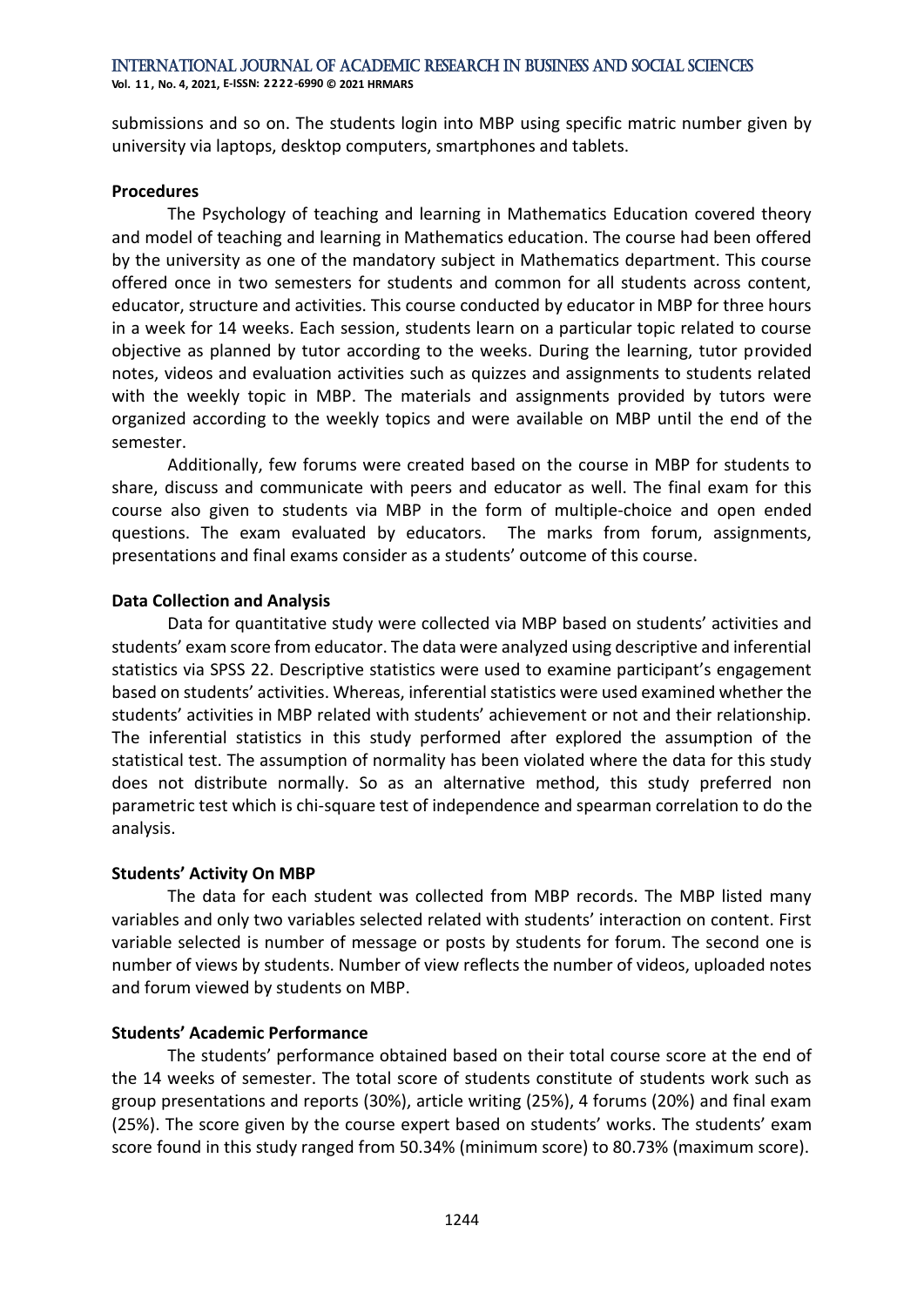**Vol. 1 1 , No. 4, 2021, E-ISSN: 2222-6990 © 2021 HRMARS**

#### **Findings**

#### **Participants' Achievement**

Analysis of the descriptive for students' achievement showed that admissible exam score (M=73.60, SD=5.57). Female students (M=74.39, SD=3.86) achieved slightly higher exam scores compared to male (M=71.49, SD=8.63). Yet, t-test was used to compare girls' average exam score to boys. The difference of between female and male was not significant t(9.22)=- 0.973, p=.355.

#### **Participants' Engagement**

Descriptive statistics on students' engagement based on number of posts and number of views summarized in Table 1. Mean, mode, median and standard deviation were calculated for variables.

|                    | Mean  | <b>Median</b> | Mode | SD    |
|--------------------|-------|---------------|------|-------|
| 1. Number of views | 66.42 | 55            | 52   | 39.31 |
| 2. Number of posts | 15.09 | 14            | 13   | 5.65  |

Table 1. Descriptive Statistics for students' engagement

The mean of number of views for 33 respondents was 66.42 with a standard deviation of 39.31. This meant that if all the respondents had the same number of view, they would have score 66.42 with + or – variation of 39.31. The mode was 52. Then, the median of number of view was 55 which meant that half of respondent initially views 55 times or less than that and the other half of the respondents initially views 55 times or more.

On the other hand, the mean for number of post was 15.09 and the standard deviation 5.65 which is lower compare to number of view. This statistics meant that if all respondents had the same number of post, they would have score 15.09 with + or – variation of 5.65. The median shows half of the respondents initially posted 14 posts or less and the other half initially posted 14 or more posts.

As a conclusion, descriptive statistics ascertained that number of views for participants (M=66.42, SD=39.31) reported more than number of posts (M=15.09, SD=5.65). According to Motz et al. (2019), the educator rate the engagement of students in LMS based on students activities such assignment, attendance, participation and overall engagement. A student get negative engagement rate based on categories like not complete the assignments, never attend class and low participation. Based on this assumption, we can conclude that the engagement level for students in this study is high for number of views in MBP compared to number of posts.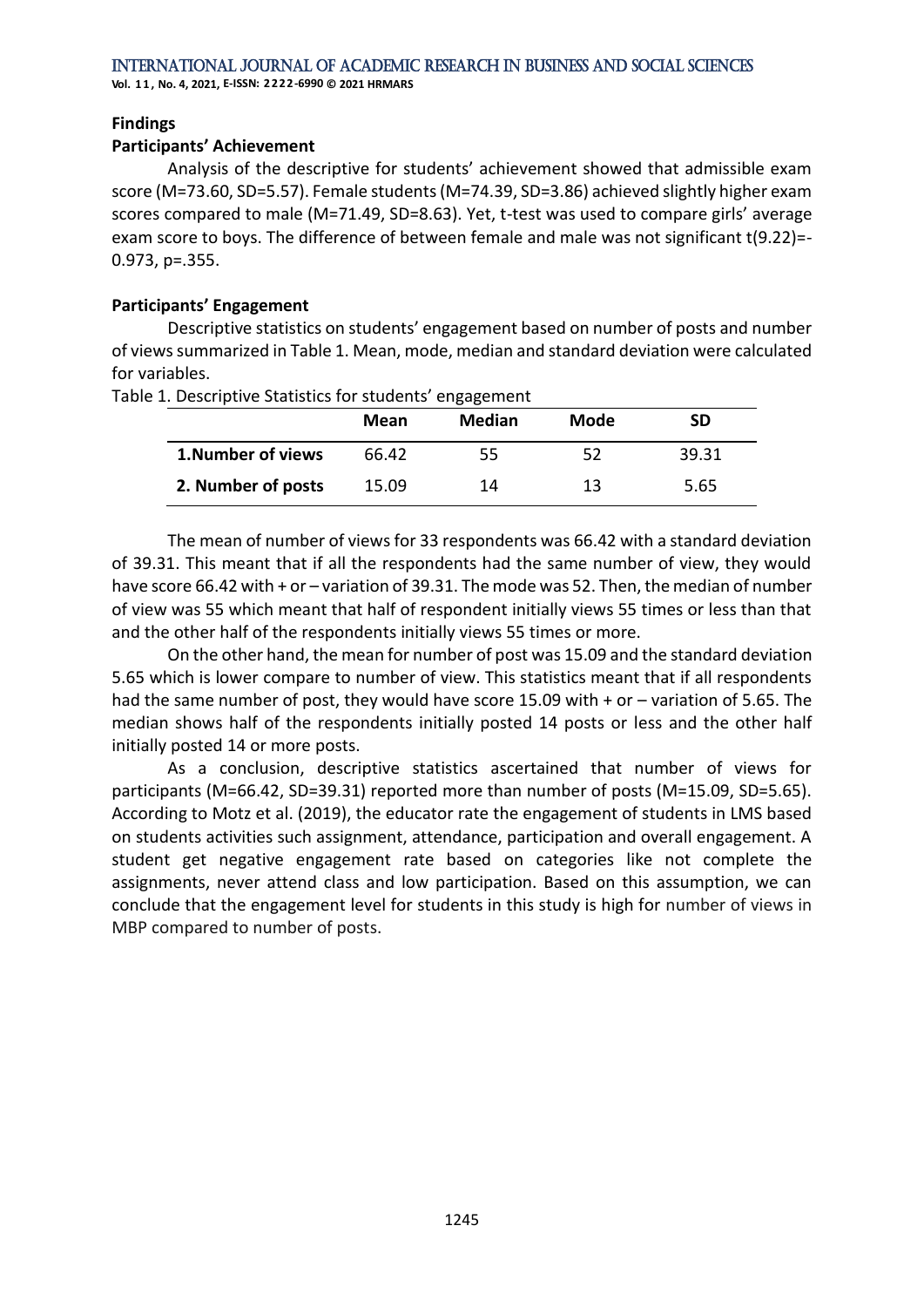**Vol. 1 1 , No. 4, 2021, E-ISSN: 2222-6990 © 2021 HRMARS**

# **Is The Students' Number Of Posts And Number Of Views In Moodle Based Platform Related With Students' Learning Outcome?**

To identify the number of posts and number of views related to exams score or not, Chi Square test of independence was conducted. The exam score for the students categorized according the grade as follows:

| <b>Score</b> | Gred      |
|--------------|-----------|
| 85-100       | A         |
| 75-84        | $A -$     |
| 65-74        | B+        |
| 60-64        | B         |
| 55-59        | $C+$      |
| 45-49        | $\subset$ |

While the level of engagement for student based on number of posts and number views rated based on the median. For variable number of views, frequency above median score which is 55 consider as high level of engagement. While for number of post frequency above median score 14 consider as high level of engagement. Based on this, the test of chi square for number of views and exam score resulted as  $x^2(3) = 12.847$ ,  $p < 0.01$  where the association between number of views and exam score was *ɸ*= 0.52 can be considered as large effect. This shows number of views related with students exam score. While result of chi square for number posts with exam score shows  $x^2(3) = 1.864, p > 0.01$ . This result indicates that number of posts do not related with students' exam score.

# **What Is The Relation Between Achievement And Students' Engagement?**

- 1) Ho: There is no a significant relationship between number of post and students' exam score.
- 2) Ho: There is no a significant relationship between number of views and students' exam score.

Before conducted the correlation between variable number of views, number of posts and students' exam score, normality test was conducted. Normality test of Shapiro-wilk reported p<0.05 which means the normality of variables has been violated. As an alternative, this study used spearman correlation to identify the relations between variables. The results showed in below table.

| <b>Variable</b>        | <b>Correlation</b> | p-value |  |  |
|------------------------|--------------------|---------|--|--|
| <b>Number of Post</b>  | 0.202              | 0.259   |  |  |
| <b>Number of Views</b> | 0.399              | 0.022   |  |  |

| Table 2: Spearman Correlation Coefficient with students' achievement |  |  |
|----------------------------------------------------------------------|--|--|
|                                                                      |  |  |

The analysis resulted there is positive correlation between variable number of views and students' exam score. The correlation between two variable is r(33) = 0.399, p<0.05. This shows there is a significant positive correlation between number of views and students exam score. But the value shows that relationship between both variable slightly weak. While the correlation between number of post and students' achievement shows that r(33) = 0.202,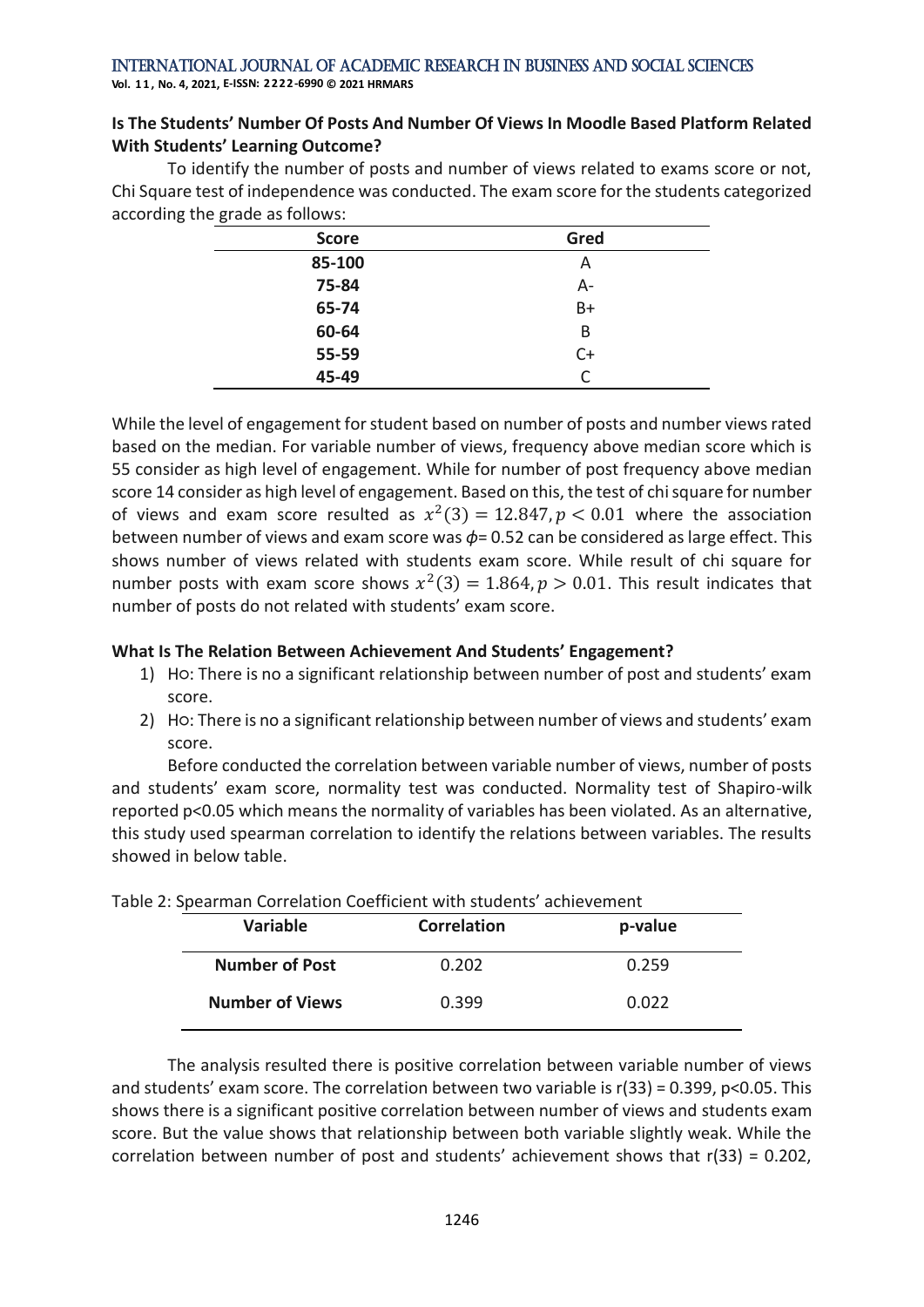**Vol. 1 1 , No. 4, 2021, E-ISSN: 2222-6990 © 2021 HRMARS**

P=0.259>0.05 which means the null hypothesis was accepted. This indicates there is no significant correlation between number of post and students exam score.

#### **Discussions**

The predominant goal of MBP is to help learners achieve competence in enrolled course through interact with peers, educators and contents. Yet, there are many factors that determine learners' success or failures in a specific course. In this study, the concept of students' engagement based on number views and number of post was studied in relation to achievement of students.

#### **Number of Views**

The study revealed that number of views by students on peers' works, educators' notes and other contents in MBP have positive correlation between students' achievement. This shows that students who recorded higher number of views scored well in their exam. Higher number of views indicates students had higher engagement level of in MBP. Most of the study reported that the more the students interact with the online system, the greater the chance she or he will achieve higher level of performance (Karabiyik, 2019). Henrie et al. (2018) said it is possible that students revisit the pages long after they engaged in activity such as reviewing content before an exam. This statement supported by our findings and shows that students' achievement in the exam is actually based on the students' view on contents or notes on MBP. Student's view on the MBP might reflect their revision activity to enhance their knowledge level of specific course before their exam, quiz or any assessments.

Viewing in MBP refer to doing refers on contents and replying message or give a comment on others works after view the contents. Based on that, number of view by students in MBP is one of the acts of social interaction in MBP. Lu and Law (2012) reported that the more feedback learners provided to peer, the better their own performance. When a learner view and give a feedback or comment to peers' works, they engage in the activities by improve their cognitive where they became more critical and have better understanding about specific topic. This might be the reason behind the relationship of number of views by students in MBP to their exam score.

#### **Number of Posts**

The findings for this study show that the number of posts not correlated with the students' exam score. The correlation coefficient score, r=0.02 indicates there is a moderate positive correlation between number of post and students' achievement. But the significant level p>0.05 indicates there is no significant relation between both variables. This reflects that even though students post their work in MBP, their exam result not related with their activities of posted works.

This negative result may be due to some reasons. One of the possible reasons is students' motivation. Marikar and Jayarathne (2016) reported maintaining participant's interest and motivation part is lacking in e-learning platform. Mostly, the task or forum given by educator might be harder and students only post the task to accomplish the requirement of the course. This action of students will reduce the quality of posts in MBP and will not encourage students to gain more knowledge in specific topic. Other than that, lack of positive reinforcement in MBP after posted any task is might be a reason for students' limited involvement in posting task or learning materials in MBP.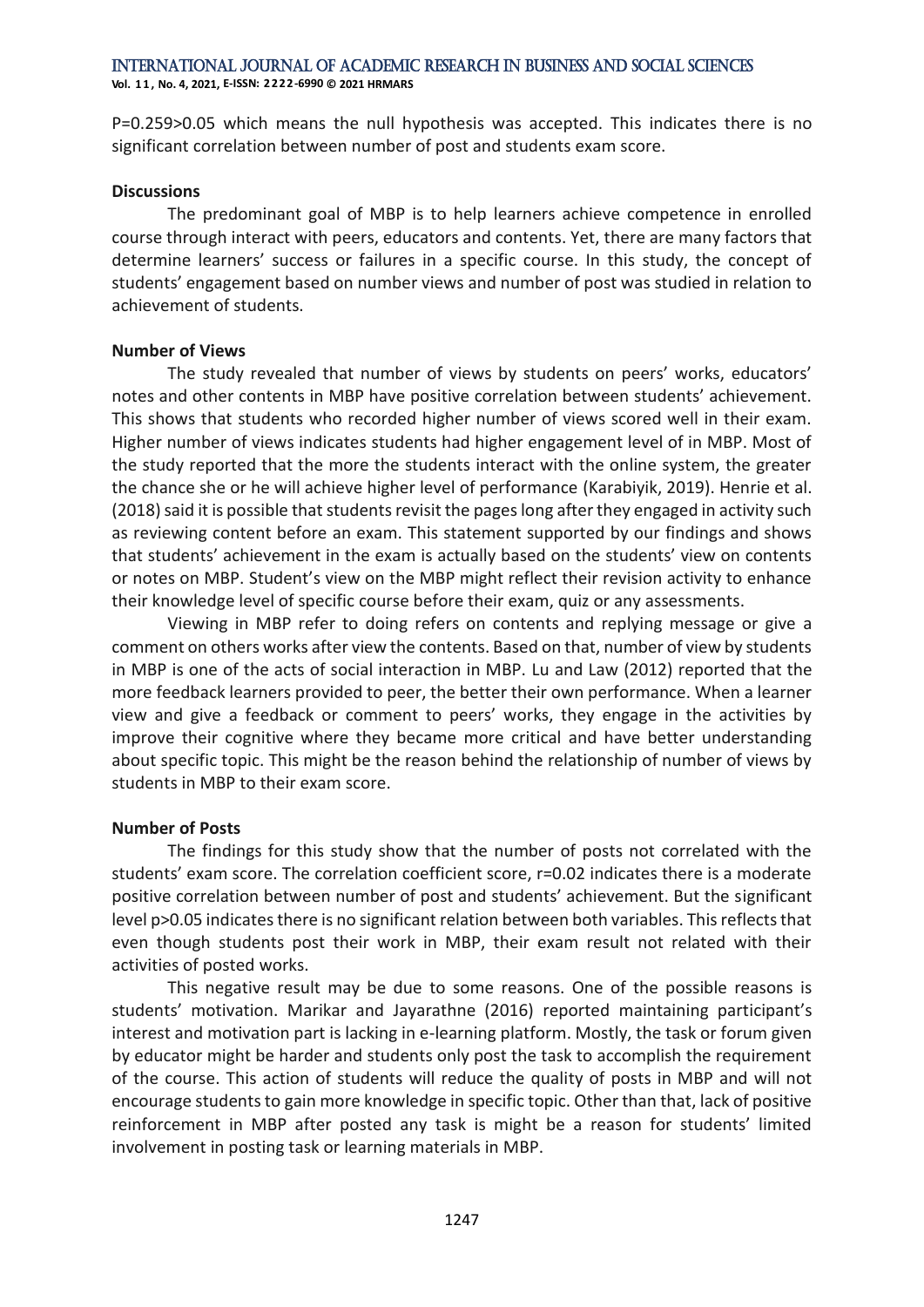**Vol. 1 1 , No. 4, 2021, E-ISSN: 2222-6990 © 2021 HRMARS**

In addition, MBP is a self-contained learning where students need to watch all videos and refer to the materials on the MBP before post any task or come up with answer for exam. This is reflected by the finding of this study where the mean score for number of posts by students (M=15.09) is less than number of views (M=66.42). From the statistical result, we can conclude that viewing was more preferred by students and contribute more to students' achievement in exam compare to number of posts in MBP.

#### **Implications**

When involved in learning activities, students emphasize learning goals and they tend to see interactive experiences with peers and engaging in diverse knowledge sharing situations (Tseng et al., 2020). This study shows that number of views by students on contents, notes, peers works and forums has a positive correlation with their exam score. So, as an educator it is our responsibility to provide information, notes and multiple activities in MBP so that students can use this opportunity to improve their knowledge. According to Kotsiantis et al. (2013) implementation of real-time visual feedback mechanism in each students' activities could leverage intrinsic motivation and re-align students' effort. In MBP, educator might give feedback to students' activities. This will be a guide to all students who view the feedback and encourage them as well to improve their learning proses.

#### **Limitations**

There are some of limitations in this study. First, the participants of this study were homogenous where all of them postgraduates from Mathematics department. Other than that, this study used small sample size. Therefore participants may not adequate to representative for all students who using MBP in selected university. Students' education level, gender, experience, perceptions and expectation may differ from other group of students. Second, this study analyzed students' engagement based on number of views and number of posts only. There are many variables found on MBP such as attendance of students, students' computer skills, educators' role, students' perception and time duration spent in MBP excluded from this study.

#### **Proposed Future Work**

Further study suggested based on limitations found on this study. First, participants for future study should be selected from different disciplines to obtain more accurate result based on MBP. The heterogeneous group might help the researcher to find other variables or factors that influence students' engagement in MBP and students' achievement as well. Second, future study can be conduct by increasing the number of participants because small sample size might violate the normality of data and accuracy of the results. Third, future study can identify other variables that can be found in MBP and relates with students' achievement in exam. According to Horvat et al. (2015) components such as (1) average response waiting time, (2) feedback quality, (3) material completeness, (4) material clarity, (5) website userfriendliness, (6) cooperation diversity and (7) material quantity are more important to female students in online learning compare to male students. This statement gives a suggestion that further study may consider gender factor in analyze number of views and number of posts by students in MBP.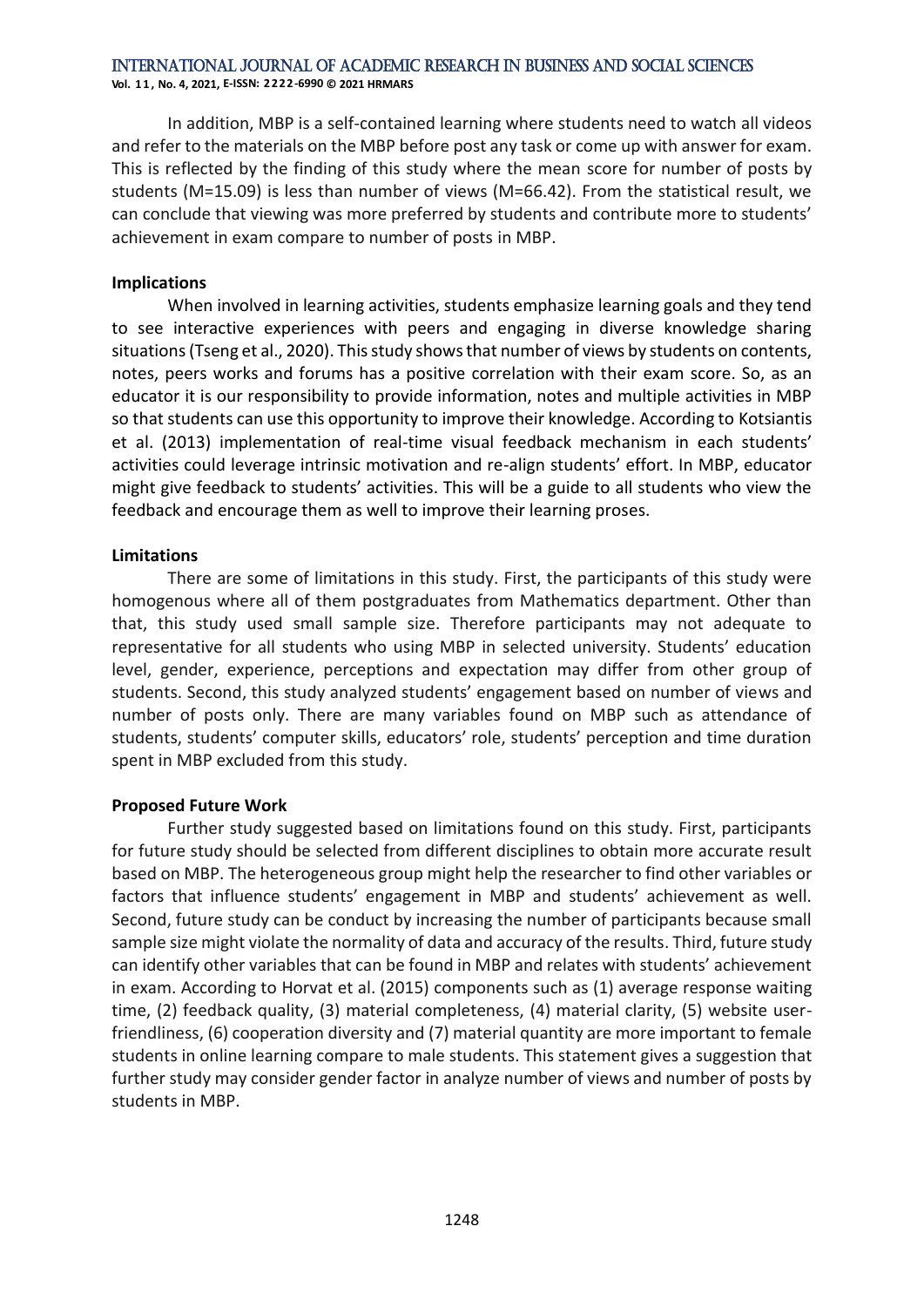#### **Conclusion**

 One of main challenges in e-learning is keeping the students engaged and motivated during learning process (Moubayed et al., 2020). The study aimed to investigate students' engagement in MBP and identify the relation between number of views and numbers of posts by students to their achievement. Results of this study indicate that student who recorded higher number of views scored well in exam compare to the number of post in MBP. Based on the results, students view on peers' work, notes and contents increases students' achievement. Avci and Ergun (2019) said LMS activities such as interactive quizzes and digital instructional videos enable students to participate in their course in different way and foster students' participation. This shows that activities in MBP play main role to students to participate in learning and to gain knowledge. As a conclusion, this finding might be a reference not only to instructional developers who wish to design meaningful learning activities, but to online educators who facilitate content interactions among students to maximize students' engagement in online learning.

### **Theoretical and Contextual Contribution of the Study**

LMS designed to promote learning through multiple features such as course content delivery, assessing and resulting, resource management and so on. But, students' engagement on LMS is more depends on how educator handled those features during learning process compare to the sophisticated features in LMS. Some educators lack of computer and information literacy skills, as well as their lack of information management skills cause the teaching and learning in LMS to be more course-centered rather than studentcentered (Habeeb, 2019). According to the findings, number of views by students in LMS related students' learning outcome. Therefore, educators should not only master the uses of LMS but also need to develop a critical perspective of their uses of LMS in variety modes to promote interesting learning environment and also students' engagement in online learning.

Other than that, Tseng et al. (2020) found that flexible thinking and growth mindset have a significant effort on online students' engagement. The study focused on postgraduate students based on their activities on LMS which reflect students' behavioral engagement. Emotional engagement of students which has been a part of online engagement still unexplored but influences their activities in LMS. Students in higher education came from various backgrounds need to have a flexible thinking and growth mindset to adapt themselves to new learning circumstances and the uses of advanced technology. This study found that Mathematics students' activity on number of posts less than number of views. This is due to the students who came from traditional learning background find difficult to adapt advanced online learning technology. It is important to point out students with fixed mindset and approach them in appropriate way to deliver teaching. This method helps them involve more in learning and improve their online engagement. The findings contribute to the development of effective instructional practices in online mathematics teaching. Educators should aware on the students' online engagement that can be the guidelines in designing their lesson.

# **Acknowledgement**

This research was funded by the grant of Faculty of Education, Universiti Kebangsaan Malaysia GG-2020-016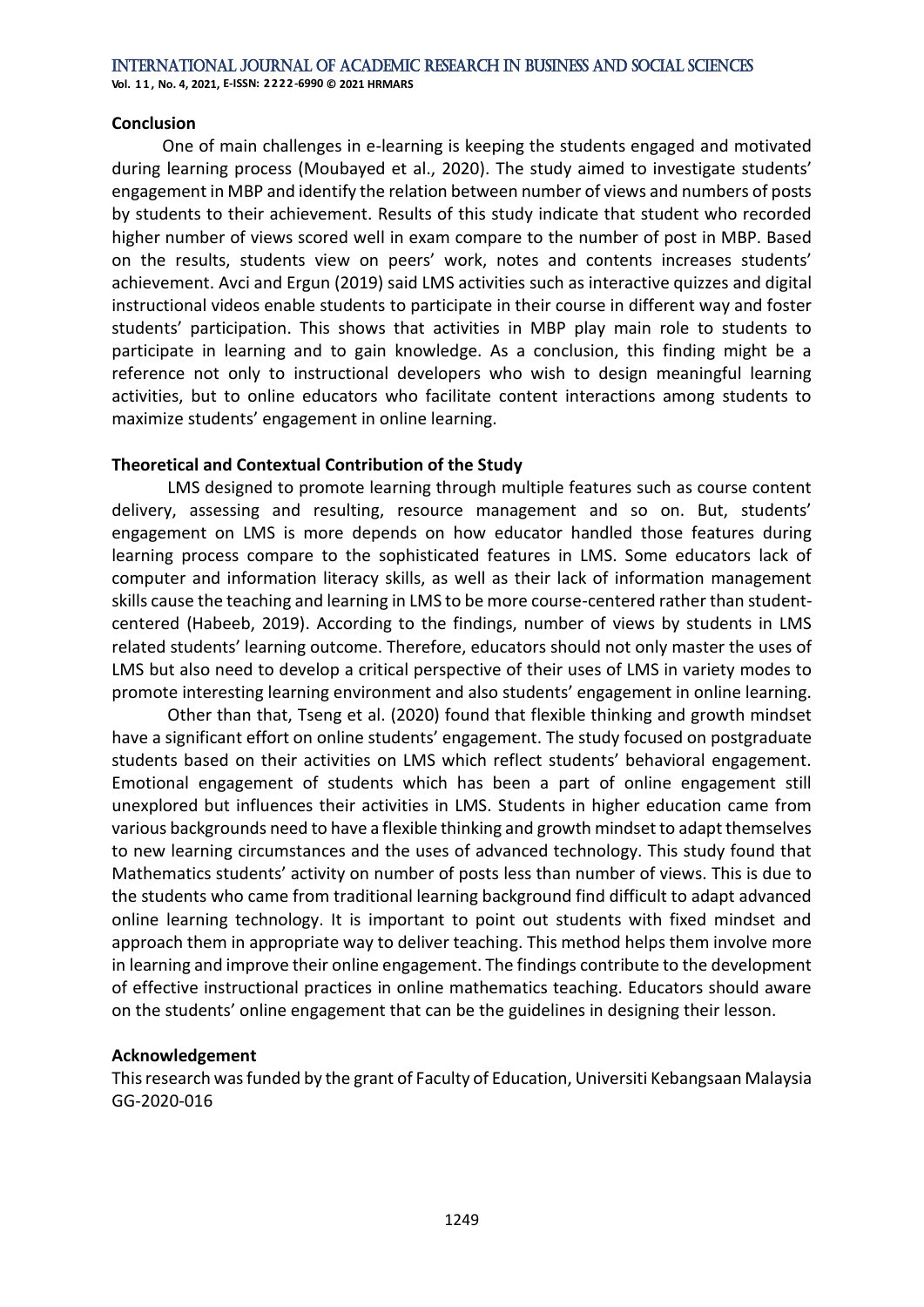**Vol. 1 1 , No. 4, 2021, E-ISSN: 2222-6990 © 2021 HRMARS**

#### **References**

- Akay, E., & Gumusoglu, K. E. (2020). the Impact of Learning Management Systems on Students' Achievement in Language Exams. *Turkish Online Journal of Distance Education*, *October*, 206–222. https://doi.org/10.17718/tojde.803410
- Aldiab, A., Chowdhury, H., Kootsookos, A., & Alam, F. (2017). Prospect of eLearning in Higher Education Sectors of Saudi Arabia: A Review. *Energy Procedia*, *110*(December 2016), 574–580. https://doi.org/10.1016/j.egypro.2017.03.187
- Arthur-Nyarko, E., Agyei, D. D., & Armah, J. K. (2020). Digitizing distance learning materials: Measuring students' readiness and intended challenges. *Education and Information Technologies*, *25*(4), 2987–3002. https://doi.org/10.1007/s10639-019-10060-y
- Avcı, Ü., & Ergün, E. (2019). Online students' LMS activities and their effect on engagement, information literacy and academic performance. *Interactive Learning Environments*, *0*(0), 1–14. https://doi.org/10.1080/10494820.2019.1636088
- Bassam, A., & Alshorman, A. (2018). *Attitudes of Faculty Members and Students towards the Use of the Learning Management System in Teaching and Learning*. *17*(3), 1–15.
- Bolliger, D. U., & Halupa, C. (2018). Online student perceptions of engagement, transactional distance, and outcomes. *Distance Education*, *39*(3), 299–316. https://doi.org/10.1080/01587919.2018.1476845
- Chen, Z., Lee, S., & Garrido, G. (2018). Re-designing the structure of online courses to empower educational data mining. *Proceedings of the 11th International Conference on Educational Data Mining, EDM 2018*, 390–396.
- Cortez, C. P. (2020). *Blended , Distance , Electronic and Virtual-Learning for the New Normal of Mathematics Education : A Senior High School Student ' s Perception*. *1*(1), 1–6.
- Deschaine, M. E., & Whale, D. E. (2017). Increasing Student Engagement in Online. *Journal of Educators Online*, *14*(1), 113–120. https://eric.ed.gov/?id=EJ1133612
- Dumford, A. D., & Miller, A. L. (2018). Online learning in higher education: exploring advantages and disadvantages for engagement. *Journal of Computing in Higher Education*, *30*(3), 452–465. https://doi.org/10.1007/s12528-018-9179-z
- Everett, D. R. (2015). *Adding Value : Online Student Engagement*. *13*(November), 68–76.
- Habeeb, K. T. (2019). E-learning platform / learning management system in education. *International Journal of Reflective Research in Social Sciences*, *2*(1), 64–66.
- Henrie, C. R., Bodily, R., Larsen, R., & Graham, C. R. (2018). Exploring the potential of LMS log data as a proxy measure of student engagement. *Journal of Computing in Higher Education*, *30*(2), 344–362. https://doi.org/10.1007/s12528-017-9161-1
- Horvat, A., Dobrota, M., Krsmanovic, M., & Cudanov, M. (2015). Student perception of Moodle learning management system: a satisfaction and significance analysis. *Interactive Learning Environments*, *23*(4), 515–527. https://doi.org/10.1080/10494820.2013.788033
- Karabıyık, C., Ufuk, U. (2019). the Relationship Between Student Engagement and Tertiary Level English Language Learners ' Achievement. *International Journal of Education and Teaching (IOJET)*, *6*(2), 281–293.
- Kokoç, M. (2019). Flexibility in e-Learning: Modelling its Relation to Behavioural Engagement and Academic Performance. *Themes in ELearning*, *12*, 1–16.
- Kotsiantis, S., Tselios, N., Filippidi, A., & Komis, V. (2013). Using learning analytics to identify successful learners in a blended learning course. *International Journal of Technology Enhanced Learning*, *5*(2), 133–150. https://doi.org/10.1504/IJTEL.2013.059088
- Lerche, T., & Kiel, E. (2018). Predicting student achievement in learning management systems